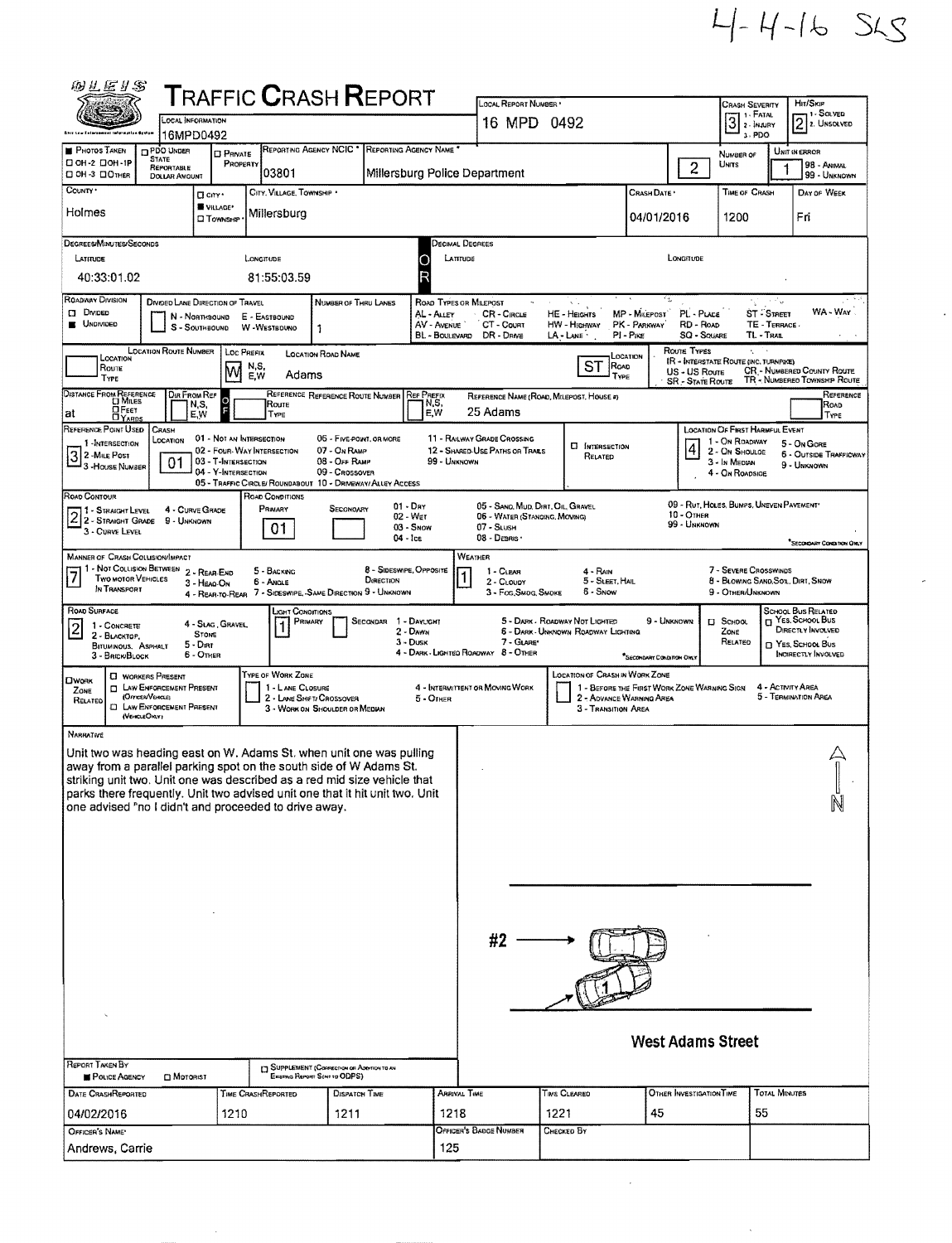|                                                               |                                                                                            |                                                                                 |                                                                                                                                                    |                                                                                                                              |                                                        |                                       |                                                                                     | LOCAL REPORT NUMBER                                                               |                                                        |                                                                                                                             |  |  |  |  |
|---------------------------------------------------------------|--------------------------------------------------------------------------------------------|---------------------------------------------------------------------------------|----------------------------------------------------------------------------------------------------------------------------------------------------|------------------------------------------------------------------------------------------------------------------------------|--------------------------------------------------------|---------------------------------------|-------------------------------------------------------------------------------------|-----------------------------------------------------------------------------------|--------------------------------------------------------|-----------------------------------------------------------------------------------------------------------------------------|--|--|--|--|
|                                                               |                                                                                            |                                                                                 |                                                                                                                                                    |                                                                                                                              |                                                        |                                       |                                                                                     |                                                                                   | 16 MPD 0492                                            |                                                                                                                             |  |  |  |  |
| UNIT NUMBER                                                   |                                                                                            | OWNER NAME: LAST, FIRST, MIDDLE ( C SAME AS DRIVER )                            |                                                                                                                                                    | OWNER PHONE NUMBER                                                                                                           |                                                        |                                       |                                                                                     |                                                                                   | DAMAGE SCALE                                           | DAMAGE AREA<br>FRONT                                                                                                        |  |  |  |  |
| OWNER ADDRESS: CITY, STATE, ZIP                               |                                                                                            | <b>CISAME AS DRIVER</b> )                                                       |                                                                                                                                                    |                                                                                                                              |                                                        |                                       |                                                                                     |                                                                                   |                                                        | п                                                                                                                           |  |  |  |  |
| . OH                                                          |                                                                                            |                                                                                 |                                                                                                                                                    |                                                                                                                              |                                                        |                                       |                                                                                     |                                                                                   | 1 - NONE                                               | n                                                                                                                           |  |  |  |  |
| <b>LP STATE</b>                                               | LICENSE PLATE NUMBER                                                                       |                                                                                 |                                                                                                                                                    | <b>VEHICLE IDENTIFICATION NUMBER</b>                                                                                         |                                                        |                                       |                                                                                     | <b>H</b> OCCUPANTS                                                                | 2 - Minor                                              |                                                                                                                             |  |  |  |  |
|                                                               |                                                                                            |                                                                                 |                                                                                                                                                    |                                                                                                                              |                                                        |                                       |                                                                                     | 1                                                                                 | 3 - Functional                                         | о<br>п                                                                                                                      |  |  |  |  |
| <b>VEHICLE YEAR</b>                                           | <b>VEHICLE MAKE</b>                                                                        |                                                                                 |                                                                                                                                                    | VEHICLE MODEL                                                                                                                |                                                        |                                       | VEHICLE COLOR                                                                       |                                                                                   | 4 - Disabung                                           |                                                                                                                             |  |  |  |  |
| $\Omega$<br>Proof of<br>$\Box$                                | INSURANCE COMPANY                                                                          |                                                                                 |                                                                                                                                                    | POLICY NUMBER                                                                                                                | Towed By                                               |                                       |                                                                                     |                                                                                   |                                                        | а<br>□                                                                                                                      |  |  |  |  |
| <b>INSURANCE</b><br>SHOWN                                     |                                                                                            |                                                                                 |                                                                                                                                                    |                                                                                                                              |                                                        |                                       |                                                                                     |                                                                                   | 9 - Unknown                                            | o<br>বৈত্য                                                                                                                  |  |  |  |  |
|                                                               | Carrier Name, Address, City, State, Zip                                                    |                                                                                 |                                                                                                                                                    |                                                                                                                              |                                                        |                                       |                                                                                     |                                                                                   |                                                        | <b>CARRIER PHONE</b>                                                                                                        |  |  |  |  |
| US DOT                                                        |                                                                                            | VEHICLE WEIGHT GVWR/GCWR                                                        |                                                                                                                                                    | Cargo Body Type                                                                                                              |                                                        |                                       |                                                                                     | TRAFFICWAY DESCRIPTION                                                            |                                                        |                                                                                                                             |  |  |  |  |
| HM PLACARD ID NO.                                             |                                                                                            | 1 - Less Than or Equal to 10x LBS<br>2 - 10,001 to 26,000x Las                  |                                                                                                                                                    | 01 - No CARGO BODY TYPE/NOT APPLICABL 09 - POLE<br>02 - Bus/Van (9-15 Seats, Inc Driver)<br>03 - Bus (16+ Seats, Inc Driver) |                                                        | 10 - Cargo Tank<br>11 - FLAT BED      |                                                                                     |                                                                                   | 11 - Two Way, Not Divided                              | 2 - Two-Way, Not Divideo, Continuous LEFT TURN LANE                                                                         |  |  |  |  |
|                                                               |                                                                                            | 3 MORE THAN 26,000K Las.                                                        |                                                                                                                                                    | 04 - VEHICLE TOWING ANOTHER VEHICLE<br>05 - Locaing                                                                          | $12 - D$ UMP                                           | 13 - CONCRETE MIXER                   |                                                                                     |                                                                                   | 4 - Two WAY, DIVIDED, POSITIVE MEDIAN BARRIER          | 3 - Two-Way, Divided, Unprotected (Painted or Grass >4FT.) Media                                                            |  |  |  |  |
|                                                               | <b>HM CLASS</b><br><b>C</b> RELATED                                                        | HAZARDOUS MATERIAL                                                              |                                                                                                                                                    | 06 - INTERMODAL CONTAINER CHASIS<br>07 - CARGO VAN ENGLOSED BOX                                                              |                                                        | 15 - GARBAGE/REFUSE                   | 14 - AUTO TRANSPORTER                                                               | 5 - ONE-WAY TRAFFICWAY                                                            |                                                        |                                                                                                                             |  |  |  |  |
|                                                               | NUMBER                                                                                     |                                                                                 |                                                                                                                                                    | 08 - Gran, Chips, Gravel                                                                                                     |                                                        | 99 - OTHER/UNKNOWN                    |                                                                                     | <b>HIT / SKIP UNIT</b>                                                            |                                                        |                                                                                                                             |  |  |  |  |
|                                                               | NON-MOTORIST LOCATION PRIOR TO IMPACT<br>01 - INTERSECTION - MARKED CROSSWAL               | <b>TYPE OF USE</b>                                                              | UNIT TYPE<br>03                                                                                                                                    |                                                                                                                              |                                                        |                                       |                                                                                     |                                                                                   |                                                        | PASSENGER VEHICLES (LESS THAN 9 PASSENGERS MEDIHEAVY TRUCKS OR COMBO UNITS > 10K LES BUS/VAMUMO(9 OR MORE INCLUDING DRIVER) |  |  |  |  |
|                                                               | 02 - INTERSECTION - ND CROSSWALK<br>03 - INTERSECTION OTHER                                | 1 - PERSONAL                                                                    |                                                                                                                                                    | 01 - Sub-Compact<br>02 - COMPACT                                                                                             |                                                        |                                       |                                                                                     | 14 - SINGLE UNIT TRUCK: 3+ AXLES                                                  |                                                        | 13 - SINGLE UNIT TRUCK OR VAN 2AXLE, 6 TRES 21 - BUS/VAN (9-15 SEATS, INC DRIVER)<br>22 - Bus (16+ Seats, Inc Driver)       |  |  |  |  |
|                                                               | 04 - MIDBLOCK - MARKED CROSSWALK<br>05 - TRAVEL LANE - OTHER LOCATION<br>06 - BICYCLE LANE | 2 - COMMERCIAL                                                                  |                                                                                                                                                    | 99 - UNKNOWN 03 - MID SIZE<br>DR HIT/SKIP<br>04 - FULL SIZE                                                                  |                                                        |                                       |                                                                                     | 15 - SINGLE UNIT TRUCK / TRAILER<br>15 - TRUCK/TRACTOR (BOBTATL)                  |                                                        | NON MOTORIST<br>23 - ANIMAL WITH RIDER                                                                                      |  |  |  |  |
| 08 - Sidewalk                                                 | 07 - SHOULDER/ROADSIDE                                                                     | 3 - GOVERNMENT                                                                  |                                                                                                                                                    | 05 - MINIVAN<br>06 - SPORT UTILITY VEHICLE                                                                                   |                                                        |                                       | 17 - TRACTOR/SEMI-TRAILER<br>18 - TRACTOR/DOUBLE                                    |                                                                                   |                                                        | 24 - ANIMAL WITH BUGGY, WAGON, SURREY<br>25 - BICYCLE/PEDACYCLIST                                                           |  |  |  |  |
|                                                               | 09 - MEDIAN/CROSSING ISLAND<br>10 - DRNE WAY ACCESS                                        | <b>DIN EMERGENCY</b>                                                            |                                                                                                                                                    | 07 - Pickup<br>08 - Van                                                                                                      |                                                        |                                       | 19 - Tractor/Trples                                                                 | 26 - PEDESTRIAN/SKATER<br>20 - OTHER MEDIHEAVY VEHICLE<br>27 - OTHER NON-MOTORIST |                                                        |                                                                                                                             |  |  |  |  |
|                                                               | 11 - SHARED USE PATH OR TRAIL<br>12 - NON-TRAFFICWAY AREA                                  | RESPONSE                                                                        |                                                                                                                                                    | 09 - MOTORCYCLE<br>10 - MOTORIZED BICYCLE                                                                                    |                                                        |                                       |                                                                                     | HAS HM PLACARD                                                                    |                                                        |                                                                                                                             |  |  |  |  |
|                                                               | 99 - OTHER/UNKNOWN                                                                         |                                                                                 |                                                                                                                                                    | 11 - SNOWMOBILE/ATV<br>12 - OTHER PASSENGER VEHICLE                                                                          |                                                        |                                       |                                                                                     |                                                                                   |                                                        |                                                                                                                             |  |  |  |  |
| <b>SPECIAL FUNCTION 01 - NONE</b>                             | 02 - Taxi                                                                                  | 09 - AMBULANCE<br>$10 -$ Fire                                                   |                                                                                                                                                    | 17 - FARM VEHICLE<br>18 - FARM EQUIPMENT                                                                                     | MOST DAMAGED AREA                                      | $01 - None$                           |                                                                                     | 08 - LEFT SIDE                                                                    | 99 - Unknown                                           | ACTION<br>1 - NON-CONTACT                                                                                                   |  |  |  |  |
|                                                               | 03 - RENTAL TRUCK (OVER 10K LBS)<br>05 - Bus - Transit                                     | 11 - HIGHWAY/MAINTENANCE<br>04 - Bus - School (Public or Private) 12 - Military |                                                                                                                                                    | 19 - MOTORHOME<br>20 - GOLF CART<br>21 - Train                                                                               |                                                        | 02 - CENTER FRONT<br>03 - Right Front |                                                                                     | 09 - LEFT FRONT<br>10 - TOP AND WINDOWS                                           |                                                        | 3 2 - NON-CONTACT<br>3 - STRIKING                                                                                           |  |  |  |  |
|                                                               | 06 - Bus - Charter<br>07 - Bus - SHUTTLE                                                   | 13 - Pouce<br>14 - Pustic UTILITY                                               |                                                                                                                                                    | 22 - OTHER (EXPLAN IN NARRATIVE)                                                                                             | IMPACT ARE 04 - RIGHT SIDE                             | 05 - Right Rear<br>06 - REAR CENTER   |                                                                                     | 11 - UNOERCARRIAGE<br>12 - LOAD/TRAILER                                           |                                                        | 4 - STRUCK<br>5 - STRIKING/STRUCK                                                                                           |  |  |  |  |
|                                                               | 08 - Bus - OTHER                                                                           | 15 - OTHER GOVERNMENT<br>16 - CONSTRUCTION EOIP.                                |                                                                                                                                                    |                                                                                                                              |                                                        | 07 - LEFT REAR                        |                                                                                     | 13 - TOTAL (ALL AREAS)<br>14 - Отнен                                              |                                                        | 9 - UNKNOWN                                                                                                                 |  |  |  |  |
| PRE- CRASH ACTIONS                                            | MOTORIST                                                                                   |                                                                                 |                                                                                                                                                    |                                                                                                                              |                                                        | Non-Motorist                          |                                                                                     |                                                                                   |                                                        |                                                                                                                             |  |  |  |  |
| 08                                                            | 01 - STRAIGHT AHEAD<br>02 - BACKING                                                        | 07 - MAKING U-TURN                                                              |                                                                                                                                                    | 13 - NEGOTIATING A CURVE                                                                                                     |                                                        |                                       |                                                                                     | 15 - ENTERING OR CROSSING SPECIFIED LOCATIO                                       |                                                        | 21 - OTHER NON-MOTORIST ACTION                                                                                              |  |  |  |  |
| 99 - UNKNOWN                                                  | 03 - CHANGING LANES<br>04 - OVERTAKING/PASSING                                             | 09 - LEAVING TRAFFIC LANE                                                       | 14 - OTHER MOTORIST ACTIO<br>16 - WALKING RUNNING, JOGGING, PLAYING, CYCLING<br>08 - ENTERINO TRAFFIC LANE<br>17 - WORKING<br>18 - PUSHING VEHICLE |                                                                                                                              |                                                        |                                       |                                                                                     |                                                                                   |                                                        |                                                                                                                             |  |  |  |  |
|                                                               | 05 - MAKING RIGHT TURN<br>06 - MAKING LEFT TURN                                            | 10 - PARKED<br>11 - SLOWING OR STOPPED IN TRAFFIC<br>12 - DRIVERLESS            |                                                                                                                                                    |                                                                                                                              |                                                        | 20 - STANDING                         |                                                                                     | 19 - APPROACHING OR LEAVING VEHICLE                                               |                                                        |                                                                                                                             |  |  |  |  |
| <b>CONTRIBUTING CIRCUMSTANCE</b>                              |                                                                                            |                                                                                 |                                                                                                                                                    |                                                                                                                              |                                                        |                                       |                                                                                     |                                                                                   | VEHICLE DEFECTS                                        |                                                                                                                             |  |  |  |  |
| Primary                                                       | MOTORIST<br>01 - NONE                                                                      |                                                                                 | 11 - IMPROPER BACKING                                                                                                                              |                                                                                                                              | NON-MOTORIST<br>$22 - None$                            |                                       |                                                                                     |                                                                                   |                                                        | 01 - TURN SIGNALS<br>02 - HEAD LAMPS                                                                                        |  |  |  |  |
| 12                                                            | 02 - FAILURE TO YIELD<br>03 - RAN RED LIGHT                                                |                                                                                 |                                                                                                                                                    | 12 - IMPROPER START FROM PARKED POSITION<br>13 - STOPPED OR PARKED ILLEGALLY                                                 | 23 - IMPROPER CROSSING<br>24 - DARTING                 |                                       |                                                                                     |                                                                                   |                                                        | 03 - Tail Lamps<br>04 - BRAKES                                                                                              |  |  |  |  |
| SECONDARY                                                     | 04 - RAN STOP SIGN<br>05 - Exceeped Speed Limit                                            |                                                                                 |                                                                                                                                                    | 14 - Operating Vehicle in Negligent Manner<br>15 - SWERING TO AVOID (DUE TO EXTERNAL CONDITIONS)                             |                                                        |                                       | 25 - LYING AND/OR LLEGALLY IN ROADWAY<br>26 - FALURE TO YIELO RIGHT OF WAY          |                                                                                   |                                                        | 05 - STEERING<br>06 - TIRE BLOWOUT                                                                                          |  |  |  |  |
|                                                               | 06 - UNSAFE SPEED<br>07 - IMPROPER TURN                                                    |                                                                                 | 17 - FALURE TO CONTROL                                                                                                                             | 16 - WRONG SIDE/WRONG WAY                                                                                                    | 28 - INATTENTIVE                                       |                                       | 27 - NOT VISIBLE (DARK CLOTHING)                                                    |                                                                                   |                                                        | 07 - WORN OR SLICK TIRES<br>08 - TRALER EQUIPMENT DEFECTIVE                                                                 |  |  |  |  |
| 99 - UNKNOWN                                                  | 08 - LEFT OF CENTER<br>09 - FOLLOWED TOO CLOSELY/ACDA<br>10 - IMPROPER LANE CHANGE         |                                                                                 | 18 - Vision Obstruction                                                                                                                            | 19 - OPERATING DEFECTIVE EQUIPMENT                                                                                           | 29 - FAILURE TO OBEY TRAFFIC SIGNS<br>/SIGNALS/OFFICER |                                       |                                                                                     |                                                                                   |                                                        | 09 - MOTOR TROUBLE<br>10 - DISABLED FROM PRIOR ACCIDENT                                                                     |  |  |  |  |
|                                                               | (PASSING/OFF ROAD)                                                                         |                                                                                 |                                                                                                                                                    | 20 - LOAD SHIFTING/FALLING/SPILLINO<br>21 - OTHER IMPROPER ACTION                                                            | 30 - WRONG SIDE OF THE ROAD                            |                                       | 31 - OTHER NON-MOTORIST ACTION                                                      |                                                                                   |                                                        | 11 - OTHER DEFECTS                                                                                                          |  |  |  |  |
| <b>SEQUENCE OF EVENTS</b>                                     |                                                                                            |                                                                                 |                                                                                                                                                    | <b>NON-COLLISION EVENTS</b><br>01 - OVERTURN/ROLLOVER                                                                        |                                                        |                                       | 06 - EQUIPMENT FAILURE                                                              |                                                                                   | 10 - CROSS MEDIAN                                      |                                                                                                                             |  |  |  |  |
| 20<br><b>FIRST</b>                                            | Most                                                                                       |                                                                                 |                                                                                                                                                    | 02 - FIRE/EXPLOSION<br>03 - IMMERSION                                                                                        |                                                        |                                       | (BLOWN TIRE, BRAKE FAILURE, ETC)<br>07 - SEPARATION OF UNITS                        |                                                                                   | 11 - CROSS CENTER LINE<br>OPPOSITE DIRECTION OF TRAVEL |                                                                                                                             |  |  |  |  |
| HARMFUL <sup>1</sup><br>EVENT                                 | <b>HARMFUL</b><br>EVENT                                                                    | 99 - Unknown                                                                    |                                                                                                                                                    | 04 - JACKKNIFE<br>05 - CARGO/EQUIPMENT LOSS OR SHIFT 09 - RAN OFF ROAD LEFT                                                  |                                                        |                                       | 08 - RAN OFF ROAD RIGHT                                                             |                                                                                   | 12 - DOWNHILL RUNAWAY<br>13 - OTHER NON-COLLISION      |                                                                                                                             |  |  |  |  |
|                                                               |                                                                                            |                                                                                 |                                                                                                                                                    | COLLISION WITH FIXED, OBJECT                                                                                                 |                                                        |                                       |                                                                                     |                                                                                   |                                                        |                                                                                                                             |  |  |  |  |
| 14 - PEDESTRIAN                                               | COLLISION WITH PERSON, VEHICLE OR OBJECT NOT FIXED                                         | 21 - PARKED MOTOR VEHICLE                                                       |                                                                                                                                                    | 25 - IMPACT ATTENUATOR/CRASH CUSHIO183 - MEDIAN CABLE BARRIER<br>26 - BRIDGE OVERHEAD STRUCTURE                              |                                                        |                                       | 34 - MEDIAN GUARDRAIL BARRIER                                                       |                                                                                   | 41 - OTHER POST, POLE<br>OR SUPPORT                    | $48 - T_{REE}$<br>49 - FIRE HYDRANT                                                                                         |  |  |  |  |
| 15 - PEDALCYCLE                                               | 16 - RAILWAY VEHICLE (TRADI, ENGINE)                                                       | 22 - WORK ZONE MAINTENANCE EQUIPMENT<br>23 - STRUCK BY FALLING, SHIFTING CARGO  |                                                                                                                                                    | 27 - BRIDGE PIER OR ABUTMENT<br>28 - BRIDGE PARAPET<br>29 - BRIDGE RAIL                                                      |                                                        |                                       | 35 - MEDIAN CONCRETE BARRIER<br>36 - MEDIAN OTHER BARRIER<br>37 - TRAFFIC SIGN POST | 43 - Curs<br>44 - Олсн                                                            | 42 - CULVERT                                           | 50 - WORK ZONE MAINTENANCE<br><b>EQUIPMENT</b><br>51 - WALL, BULDING, TUNNEL                                                |  |  |  |  |
| 17 - ANIMAL - FARM<br>18 - Animal - Deer<br>19 - ANIMAL OTHER |                                                                                            | OR ANYTHING SET IN MOTION BY A<br>MOTOR VEHICLE                                 |                                                                                                                                                    | 30 - GUARDRAIL FACE<br>31 - GUARDRAILEND                                                                                     |                                                        |                                       | 38 - OVERHEAD SIGN POST<br>39 - LIGHT/LUMINARIES SUPPORT                            | 46 - FENCE                                                                        | 45 - Embankment                                        | 52 - Отнея Fixep Овдест                                                                                                     |  |  |  |  |
|                                                               | 20 - MOTOR VEHICLE IN TRANSPORT                                                            | 24 - OTHER MOVABLE OBJECT                                                       |                                                                                                                                                    | 32 - PORTABLE BARRIER                                                                                                        |                                                        | 40 - UTILITY POLE                     |                                                                                     |                                                                                   | 47 - Marbox                                            |                                                                                                                             |  |  |  |  |
| UNIT SPEED                                                    | Postep SPEED                                                                               | <b>TRAFFIC CONTROL</b><br>01 - No CONTROLS                                      |                                                                                                                                                    | 07 - RALRDAD CROSSBUCKS                                                                                                      | 13 - CROSSWALK LINES                                   |                                       |                                                                                     | UNIT DIRECTION                                                                    | 1 - North                                              | 9 - UNKNOWN<br>5 - NORTHEAST                                                                                                |  |  |  |  |
| 3                                                             | 25                                                                                         | 01<br>02 - S rop Sign<br>03 - YIELD SIGN                                        |                                                                                                                                                    | 08 - RALROAD FLASHERS<br>09 - RAILROAD GATES                                                                                 | 14 - WALK/DON'T WALK<br>15 - Отнев                     |                                       | Ғяом                                                                                | Τo<br>5                                                                           | $2 -$ South<br>$3 - E$ AST                             | <b>6 - NORTHWEST</b><br>7 - SOUTHEAST                                                                                       |  |  |  |  |
| <b>CI STATEO</b>                                              |                                                                                            | 04 - TRAFFIC SIGNAL<br>05 - Traffic Flashers                                    |                                                                                                                                                    | 10 - COSTRUCTION BARRICADE<br>11 - PERSON (FLAGGER, OFFICER                                                                  | 16 - Not Reported                                      |                                       |                                                                                     |                                                                                   | 4 - WEST                                               | 8 - Southwest                                                                                                               |  |  |  |  |
| <b>E</b> ESTIMATEO                                            |                                                                                            | 06 - SCHOOL ZONE                                                                |                                                                                                                                                    | 12 - PAVEMENT MARKINGS                                                                                                       |                                                        |                                       |                                                                                     |                                                                                   |                                                        |                                                                                                                             |  |  |  |  |

 $\sim 10^{11}$  km  $^{-1}$ 

 $\mathcal{L}^{\text{max}}_{\text{max}}$  and  $\mathcal{L}^{\text{max}}_{\text{max}}$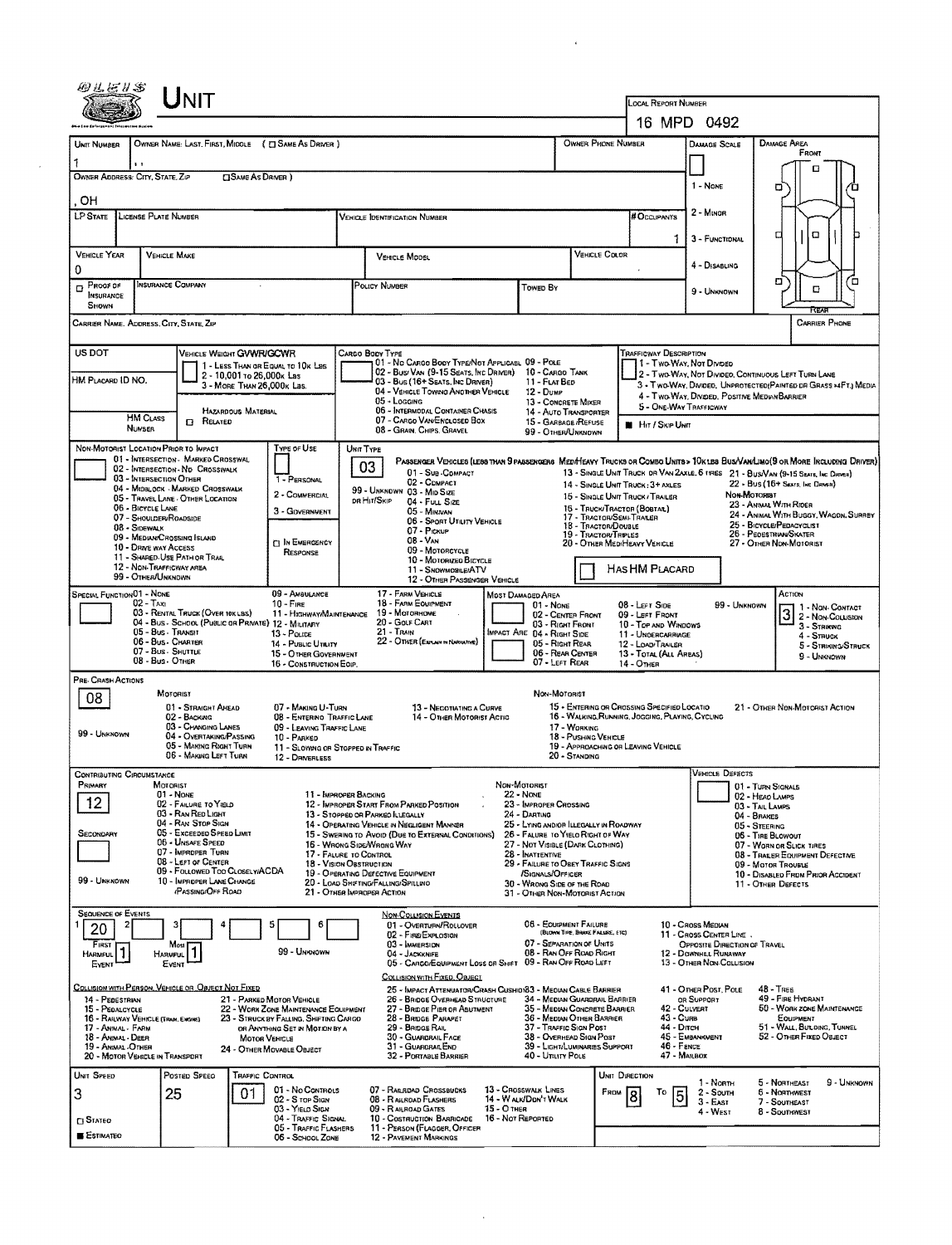|                                                                                                                                                   |                                                                      | <b>J</b> NIT                                                                                   |                            |                                                                          |                                                                                          |                                                                                                                                     |                                 |                                                                                       |                                  |                    |                                                                                                                                                 |                                                             |                                      |                                                                                                                           |                                      |  |  |
|---------------------------------------------------------------------------------------------------------------------------------------------------|----------------------------------------------------------------------|------------------------------------------------------------------------------------------------|----------------------------|--------------------------------------------------------------------------|------------------------------------------------------------------------------------------|-------------------------------------------------------------------------------------------------------------------------------------|---------------------------------|---------------------------------------------------------------------------------------|----------------------------------|--------------------|-------------------------------------------------------------------------------------------------------------------------------------------------|-------------------------------------------------------------|--------------------------------------|---------------------------------------------------------------------------------------------------------------------------|--------------------------------------|--|--|
|                                                                                                                                                   |                                                                      |                                                                                                |                            |                                                                          |                                                                                          |                                                                                                                                     |                                 |                                                                                       |                                  |                    | LOCAL REPORT NUMBER                                                                                                                             | 16 MPD 0492                                                 |                                      |                                                                                                                           |                                      |  |  |
| <b>UNIT NUMBER</b>                                                                                                                                |                                                                      |                                                                                                |                            | OWNER NAME: LAST, FIRST, MIDDLE ( [ ] SAME AS DRIVER ]                   |                                                                                          |                                                                                                                                     |                                 |                                                                                       |                                  | OWNER PHONE NUMBER |                                                                                                                                                 | DAMAGE SCALE                                                |                                      | DAMAGE AREA                                                                                                               |                                      |  |  |
| 2                                                                                                                                                 |                                                                      | Kellogg, Jeffery, G                                                                            |                            |                                                                          | 330-275-0876                                                                             |                                                                                                                                     | $\overline{2}$                  |                                                                                       | FRONT<br>п                       |                    |                                                                                                                                                 |                                                             |                                      |                                                                                                                           |                                      |  |  |
| OWNER ADDRESS: CITY, STATE, ZIP                                                                                                                   |                                                                      | 1 - NONE                                                                                       |                            | o                                                                        |                                                                                          |                                                                                                                                     |                                 |                                                                                       |                                  |                    |                                                                                                                                                 |                                                             |                                      |                                                                                                                           |                                      |  |  |
| 4755 S Clay St, Millersburg, OH, 44654<br># Occupants                                                                                             |                                                                      |                                                                                                |                            |                                                                          |                                                                                          |                                                                                                                                     |                                 |                                                                                       |                                  |                    |                                                                                                                                                 |                                                             |                                      |                                                                                                                           |                                      |  |  |
|                                                                                                                                                   | LP STATE LICENSE PLATE NUMBER<br><b>VEHICLE DENTIFICATION NUMBER</b> |                                                                                                |                            |                                                                          |                                                                                          |                                                                                                                                     |                                 |                                                                                       |                                  |                    |                                                                                                                                                 | 2 - MINOR                                                   |                                      |                                                                                                                           |                                      |  |  |
| OН<br><b>VEHICLE YEAR</b>                                                                                                                         | <b>DCT 8764</b>                                                      | <b>VEHICLE MAKE</b>                                                                            |                            |                                                                          |                                                                                          | 1FMCUOGX4DUB92358                                                                                                                   |                                 |                                                                                       |                                  | VEHICLE COLOR      |                                                                                                                                                 | 3 - FUNCTIONAL                                              |                                      | □<br>o                                                                                                                    |                                      |  |  |
| 2013                                                                                                                                              |                                                                      | <b>Buick</b>                                                                                   |                            |                                                                          |                                                                                          | <b>VEHICLE MODEL</b><br>Regal (Canada) - CRT                                                                                        |                                 |                                                                                       | <b>BLK</b>                       |                    |                                                                                                                                                 | 4 - DISABLING                                               |                                      |                                                                                                                           |                                      |  |  |
| Proof of<br><b>INSURANCE</b>                                                                                                                      |                                                                      | INSURANCE COMPANY                                                                              |                            |                                                                          |                                                                                          | POLICY NUMBER                                                                                                                       |                                 | Toweo By                                                                              |                                  |                    | 9 - UNKNOWN                                                                                                                                     |                                                             |                                      | о<br>o                                                                                                                    | Έ                                    |  |  |
| SHOWN                                                                                                                                             |                                                                      | <b>PROGRESSIVE</b>                                                                             |                            |                                                                          |                                                                                          | 58067166                                                                                                                            |                                 |                                                                                       |                                  |                    |                                                                                                                                                 |                                                             |                                      | ਸਟਸ                                                                                                                       |                                      |  |  |
|                                                                                                                                                   |                                                                      | CARRIER NAME, ADDRESS, CITY, STATE, ZIP                                                        |                            |                                                                          |                                                                                          |                                                                                                                                     |                                 |                                                                                       |                                  |                    |                                                                                                                                                 |                                                             |                                      | <b>CARRIER PHONE</b>                                                                                                      |                                      |  |  |
| US DOT                                                                                                                                            |                                                                      | VEHICLE WEIGHT GWWR/GCWR                                                                       |                            |                                                                          |                                                                                          | CARGO BOOY TYPE<br>01 - No CARGO BOOY TYPE/NOT APPLICABL 09 - POLE                                                                  |                                 |                                                                                       |                                  |                    | <b>TRAFFICWAY DESCRIPTION</b><br>1 - Two-Way, Not Divided                                                                                       |                                                             |                                      |                                                                                                                           |                                      |  |  |
| HM PLACARD ID NO.                                                                                                                                 |                                                                      |                                                                                                | 2 - 10,001 To 26,000K Las  | 1 - LESS THAN OR EQUAL TO 10K LBS                                        |                                                                                          | 02 - BUS/VAN (9-15 SEATS, INC DRIVER) 10 - CARGO TANK<br>03 - Bus (16+ Seats, Inc Driver)                                           |                                 | 11 - FLAT BED                                                                         |                                  |                    |                                                                                                                                                 |                                                             |                                      | 5 2 - TWO-WAY, NOT DIVIDED, CONTINUOUS LEFT TURN LANE<br>3 - Two-Way, Divided, Unprotected(Painteo of Grass > 4FT.) Media |                                      |  |  |
|                                                                                                                                                   |                                                                      |                                                                                                | 3 - MORE THAN 26,000K LBS. |                                                                          |                                                                                          | 04 - VEHICLE TOWING ANOTHER VEHICLE<br>05 - Logging                                                                                 |                                 | 12 - Dump<br>13 - CONCRETE MIXER                                                      |                                  |                    |                                                                                                                                                 | 4 - Two-WAY, DIVIDEO, POSITIVE MEDIAN BARRIER               |                                      |                                                                                                                           |                                      |  |  |
|                                                                                                                                                   | <b>HM CLASS</b><br>NUMBER                                            | $\Box$ Related                                                                                 | HAZAROOUS MATERIAL         |                                                                          |                                                                                          | 06 - INTERMODAL CONTAINER CHASIS<br>07 - CARGO VAN/ENCLOSED BOX                                                                     |                                 | 14 - AUTO TRANSPORTER<br>15 - GARBAGE /REFUSE                                         |                                  |                    | 5 - ONE-WAY TRAFFICWAY<br><b>D</b> Hit / Skip Unit                                                                                              |                                                             |                                      |                                                                                                                           |                                      |  |  |
|                                                                                                                                                   |                                                                      | NON-MOTORIST LOCATION PRIOR TO IMPACT                                                          |                            | TYPE OF USE                                                              |                                                                                          | 08 - GRAIN, CHIPS, GRAVEL<br>UNIT TYPE                                                                                              |                                 | 99 - OTHER/UNKNOWN                                                                    |                                  |                    |                                                                                                                                                 |                                                             |                                      |                                                                                                                           |                                      |  |  |
|                                                                                                                                                   |                                                                      | 01 - INTERSECTION - MARKED CROSSWAL<br>02 - INTERSECTION - NO CROSSWALK                        |                            | 1                                                                        |                                                                                          | Passenger Venicles (less than 9 passengers MediHeavy Trucks or Combo Units > 10k les Bus/Van/Limo(9 or More Including Driver)<br>03 |                                 |                                                                                       |                                  |                    |                                                                                                                                                 |                                                             |                                      |                                                                                                                           |                                      |  |  |
|                                                                                                                                                   |                                                                      | 03 - INTERSECTION OTHER<br>04 - MIDBLOCK - MARKED CROSSWALK                                    |                            | 1 - PERSONAL                                                             |                                                                                          | 01 - Sub-COMPACT<br>02 - COMPACT<br>99 - UNKNOWN 03 - MID SIZE                                                                      |                                 |                                                                                       |                                  |                    | 14 - SINGLE UNIT TRUCK: 3+ AXLES                                                                                                                |                                                             |                                      | 13 - SINGLE UNIT TRUCK OR VAN 2AXLE, 6 TIRES 21 - BUS/VAN (9-15 SEARS, INC DRIVER)<br>22 - Bus (16+ Seats, Inc Driver)    |                                      |  |  |
|                                                                                                                                                   | 06 - BICYCLE LANE                                                    | 05 - TRAVEL LANE - OTHER LOCATION                                                              |                            | 2 - COMMERCIAL                                                           |                                                                                          | OR HIT/SKIP<br>04 - FULL SIZE<br>05 - MINIVAN                                                                                       |                                 |                                                                                       |                                  |                    | 15 - SINGLE UNIT TRUCK / TRAILER<br>16 - TRUCK/TRACTOR (BOSTAIL)                                                                                |                                                             | NON-MOTORIST                         | 23 - ANIMAL WITH RIDER                                                                                                    |                                      |  |  |
|                                                                                                                                                   | 08 - SIDEWALK                                                        | 07 - SHOULDER/ROADSIDE                                                                         |                            | 3 - Government                                                           |                                                                                          | 06 - SPORT UTILITY VEHICLE<br>07 - PICKUP                                                                                           |                                 |                                                                                       |                                  |                    | 24 - ANIMAL WITH BUGGY, WAGON, SURREY<br>17 - TRACTOR/SEMI-TRAILER<br>18 - TRACTOR/DDUBLE<br>25 - BICYCLE/PEDACYCLIST<br>26 - PEDESTRIAN SKATER |                                                             |                                      |                                                                                                                           |                                      |  |  |
|                                                                                                                                                   | 10 - DRIVE WAY ACCESS                                                | 09 - MEDIAN/CROSSING ISLAND                                                                    |                            | <b>D IN EMERGENCY</b><br>RESPONSE                                        | 19 - TRACTOR/TRIPLES<br>$08 - V_{AN}$<br>20 - OTHER MEQIMEAVY VEHICLE<br>09 - Moroncycle |                                                                                                                                     |                                 |                                                                                       |                                  |                    | 27 - OTHER NON-MOTORIST                                                                                                                         |                                                             |                                      |                                                                                                                           |                                      |  |  |
| 11 - SHARED-USE PATH OR TRAIL<br>10 - MOTORIZEO BICYCLE<br>12 - NON-TRAFFICWAY AREA<br>HAS HM PLACARD<br>11 - SNDWMOBLE/ATV<br>99 - OTHER/UNKNOWN |                                                                      |                                                                                                |                            |                                                                          |                                                                                          |                                                                                                                                     |                                 |                                                                                       |                                  |                    |                                                                                                                                                 |                                                             |                                      |                                                                                                                           |                                      |  |  |
| SPECIAL FUNCTION 01 - NONE                                                                                                                        |                                                                      |                                                                                                |                            | 09 - AMBULANCE                                                           |                                                                                          | 12 - OTHER PASSENGER VEHICLE<br>17 - FARM VEHICLE                                                                                   |                                 | MOST DAMAGED AREA                                                                     |                                  |                    |                                                                                                                                                 |                                                             |                                      | Астюн                                                                                                                     |                                      |  |  |
| 01                                                                                                                                                | $02 - TAXI$                                                          | 03 - RENTAL TRUCK (OVER 10K LBS)                                                               |                            | $10 -$ Free<br>11 - HIGHWAY/MAINTENANCE                                  |                                                                                          | 18 - FARM EQUIPMENT<br>19 - Мотояноме<br>20 - Gour Cart                                                                             | 03                              | 01 - Nove<br>02 - CENTER FRONT                                                        |                                  |                    | 08 - LEFT SIDE<br>09 - LEFT FRONT                                                                                                               |                                                             | 99 - UNKNOWN                         |                                                                                                                           | 1 - NON-CONTACT<br>2 - Non-Collision |  |  |
|                                                                                                                                                   |                                                                      | 04 - BUS - SCHOOL (PUBLIC OR PRIVATE) 12 - MILITARY<br>05 - Bus. Transıt<br>06 - Bus - Charter |                            | 13 - Pouce                                                               |                                                                                          | $21 -$ Tran<br>22 - OTHER (EXPLAN IN NARRATIVE)                                                                                     | Impact Are                      | 03 - Right Front<br>04 - RIOHT SIDE<br>05 - RIGHT REAR                                |                                  |                    | 10 - Top and Windows<br>11 - UNDERCARRIAGE                                                                                                      |                                                             |                                      | 3 - STRIKING<br>4 - STRUCK                                                                                                |                                      |  |  |
|                                                                                                                                                   |                                                                      | 07 - Bus - SHUTTLE<br>08 - Bus - OTHER                                                         |                            | 14 - PUBLIC UTILITY<br>15 - Other Government<br>16 - Construction Eqip.  |                                                                                          |                                                                                                                                     | 03                              | 06 - REAR CENTER<br>07 - LEFT REAR                                                    |                                  |                    | 12 - LOAD/TRAILER<br>13 - TOTAL (ALL AREAS)<br>14 - OTHER                                                                                       |                                                             |                                      | 9 - UNKNOWN                                                                                                               | 5 - STRIKING/STRUCK                  |  |  |
| PRE-CRASH ACTIONS                                                                                                                                 |                                                                      |                                                                                                |                            |                                                                          |                                                                                          |                                                                                                                                     |                                 |                                                                                       |                                  |                    |                                                                                                                                                 |                                                             |                                      |                                                                                                                           |                                      |  |  |
| 01                                                                                                                                                |                                                                      | MOTORIST<br>01 - STRAIGHT AHEAD                                                                |                            | 07 - MAKING U-TURN                                                       |                                                                                          | 13 - NEGOTIATING A CURVE                                                                                                            |                                 | Non-Motorist                                                                          |                                  |                    | 15 - ENTERING OR CROSSINO SPECIFIED LOCATIO                                                                                                     |                                                             |                                      | 21 - OTHER NON-MOTORIST ACTION                                                                                            |                                      |  |  |
|                                                                                                                                                   |                                                                      | 02 - BACKING<br>03 - CHANGING LANES                                                            |                            | 08 - ENTERING TRAFFIC LANE<br>09 - LEAVING TRAFFIC LANE                  |                                                                                          | 14 - OTHER MOTORIST ACTIO                                                                                                           |                                 |                                                                                       | 17 - Woaking                     |                    | 16 - WALKING, RUMNING, JOGGING, PLAYING, CYCLING                                                                                                |                                                             |                                      |                                                                                                                           |                                      |  |  |
| 99 - UNKNOWN                                                                                                                                      |                                                                      | 04 - OVERTAKING/PASSING<br>05 - MAKING RIGHT TURN                                              |                            | 10 - PARKED<br>11 - Slowing or Stopped in Traffic                        |                                                                                          |                                                                                                                                     |                                 |                                                                                       | 18 - PUSHING VEHICLE             |                    | 19 - APPROACHING OR LEAVING VEHICLE                                                                                                             |                                                             |                                      |                                                                                                                           |                                      |  |  |
| <b>CONTRIBUTING CIRCUMSTANCE</b>                                                                                                                  |                                                                      | 06 - MAKING LEFT TURN                                                                          |                            | 12 - DAMERLESS                                                           |                                                                                          |                                                                                                                                     |                                 |                                                                                       | 20 - STANDING                    |                    |                                                                                                                                                 | <b>VEHICLE DEFECTS</b>                                      |                                      |                                                                                                                           |                                      |  |  |
| PRIMARY                                                                                                                                           |                                                                      | Moronist<br>01 - None                                                                          |                            | 11 - IMPROPER BACKING                                                    |                                                                                          |                                                                                                                                     |                                 | Non-Motorist<br>$22 - None$                                                           |                                  |                    |                                                                                                                                                 |                                                             | 01 - TURN SIGNALS<br>02 - HEAD LAMPS |                                                                                                                           |                                      |  |  |
| 01                                                                                                                                                |                                                                      | 02 - FAILURE TO YIELD<br>03 - RAN RED LIGHT                                                    |                            |                                                                          |                                                                                          | 12 - IMPROPER START FROM PARKED POSITION<br>13 - STOPPED OR PARKED LLEGALLY                                                         |                                 | 23 - IMPROPER CROSSING<br>24 - DARTING                                                |                                  |                    |                                                                                                                                                 |                                                             | 03 - TAIL LAMPS<br>04 - BRAKES       |                                                                                                                           |                                      |  |  |
| SECONDARY                                                                                                                                         |                                                                      | 04 - RAN STOP SIGN<br>05 - Excesoso Speed Limit                                                |                            |                                                                          |                                                                                          | 14 - OPERATING VEHICLE IN NEGLIGENT MANNER<br>15 - Swering to Avoid (Due to External Conditions)                                    |                                 | 25 - LYING ANDIOR ILLEGALLY IN ROADWAY<br>26 - FALURE TO YIELD RIGHT OF WAY           |                                  |                    |                                                                                                                                                 |                                                             | 05 - STEERING<br>06 - THE BLOWOUT    |                                                                                                                           |                                      |  |  |
|                                                                                                                                                   |                                                                      | 06 - Unsafe Speed<br>07 - IMPROPER TURN<br>08 - LEFT OF CENTER                                 |                            | 17 - FALURE TO CONTROL                                                   |                                                                                          | 16 - WRONG SIDE/WRONG WAY                                                                                                           |                                 | 27 - Not Visible (Dark Clothing)<br>28 - INATTENTIVE                                  |                                  |                    |                                                                                                                                                 | 07 - WORN OR SLICK TIRES<br>08 - TRALER EQUIPMENT DEFECTIVE |                                      |                                                                                                                           |                                      |  |  |
| 99 - Unknown                                                                                                                                      |                                                                      | 09 - FOLLOWED TOO CLOSELY/ACDA<br>10 - IMPROPER LANE CHANGE                                    |                            | 18 - VISION OBSTRUCTION                                                  |                                                                                          | 19 - Operating Defective Equipment<br>20 - LOAD SHETING/FALLING/SPILLING                                                            |                                 | 29 - FAILURE TO OBEY TRAFFIC SIGNS<br>/SIGNALS/OFFICER<br>30 - WRONG SIDE OF THE ROAD |                                  |                    |                                                                                                                                                 |                                                             |                                      | 09 - Motor Trouble<br>10 - DISABLEO FROM PRIOR ACCIDENT<br>11 - OTHER DEFECTS                                             |                                      |  |  |
|                                                                                                                                                   |                                                                      | /PASSING/OFF ROAD                                                                              |                            |                                                                          |                                                                                          | 21 - OTHER IMPROPER ACTION                                                                                                          |                                 | 31 - OTHER NON-MOTORIST ACTION                                                        |                                  |                    |                                                                                                                                                 |                                                             |                                      |                                                                                                                           |                                      |  |  |
| <b>SEQUENCE OF EVENTS</b><br>20                                                                                                                   |                                                                      |                                                                                                |                            | 6<br>5                                                                   |                                                                                          | NON-COLLISION EVENTS<br>01 - OVERTURN/ROLLOVER                                                                                      |                                 | 06 - EQUIPMENT FAILURE                                                                |                                  |                    |                                                                                                                                                 | 10 - Cross Median                                           |                                      |                                                                                                                           |                                      |  |  |
| FIRST                                                                                                                                             |                                                                      | Most                                                                                           |                            |                                                                          |                                                                                          | 02 - FIRE/EXPLOSION<br>03 - IMMERSION                                                                                               |                                 | 07 - SEPARATION OF UNITS                                                              | (BLOWN TIME, BRAKE FAILURE, ETC) |                    |                                                                                                                                                 | 11 - CROSS CENTER LINE<br>OPPOSITE DIRECTION OF TRAVEL      |                                      |                                                                                                                           |                                      |  |  |
| HARWFUL <sup>1</sup><br>EVENT                                                                                                                     |                                                                      | <b>HARMFUL</b><br>Event                                                                        |                            | 99 - UNKNOWN                                                             |                                                                                          | 04 - JACKKNIFE<br>05 - CARGO/EQUIPMENT LOSS OR SHIFT                                                                                |                                 | 08 - RAN OFF ROAD RIGHT<br>09 - RAN OFF ROAD LEFT                                     |                                  |                    |                                                                                                                                                 | 12 - DOWNHILL RUNAWAY<br>13 - OTHER NON-COLLISION           |                                      |                                                                                                                           |                                      |  |  |
|                                                                                                                                                   |                                                                      | COLLISION WITH PERSON, VEHICLE OR OBJECT NOT FIXED                                             |                            |                                                                          |                                                                                          | COLLISION WITH FIXED, OBJECT<br>25 - IMPACT ATTENUATOR/CRASH CUSHIONS3 - MEOIAN CABLE BARRIER                                       |                                 |                                                                                       |                                  |                    |                                                                                                                                                 | 41 - OTHER POST, POLE                                       |                                      | 48 - TREE                                                                                                                 |                                      |  |  |
| 14 - PEDESTRIAN<br>15 - PEDALCYCLE                                                                                                                |                                                                      |                                                                                                |                            | 21 - PARKED MOTOR VEHICLE<br>22 - WORK ZONE MAINTENANCE EQUIPMENT        |                                                                                          | 26 - BRIDGE OVERHEAD STRUCTURE<br>27 - BRIDGE PIER OR ABUTMENT                                                                      |                                 | 34 - MEDIAN GUARDRAIL BARRIER<br>35 - MEDIAN CONCRETE BARRIER                         |                                  |                    | 42 - CULVERT                                                                                                                                    | OR SUPPORT                                                  |                                      | 49 - FIRE HYDRANT<br>50 - WORK ZONE MAINTENANCE                                                                           |                                      |  |  |
| 17 - ANIMAL - FARM                                                                                                                                |                                                                      | 16 - RAILWAY VEHICLE (TRAN, ENGINE)                                                            |                            | 23 - STRUCK BY FALLING, SHIFTING CARGO<br>OR ANYTHING SET IN MOTION BY A |                                                                                          | 28 - BRIDGE PARAPET<br>29 - BRIDGE RAIL                                                                                             |                                 | 36 - MEDIAN OTHER BARRIER<br>37 - TRAFFIC SIGN POST                                   |                                  |                    | $43 - CUHB$<br>44 - Олсн                                                                                                                        |                                                             |                                      | EQUIPMENT<br>51 - WALL, BULOING, TUNNEL                                                                                   |                                      |  |  |
| 18 - Anmal - Deer<br>19 - ANIMAL-OTHER                                                                                                            |                                                                      | 20 - MOTOR VEHICLE IN TRANSPORT                                                                | <b>MOTOR VEHICLE</b>       | 24 - Отнея Моулвце Овлест                                                |                                                                                          | 30 - GUARDRAIL FACE<br>31 - GUARDRAILEND<br>32 - PORTABLE BARRIER                                                                   |                                 | 38 - Overhead Sign Post<br>39 - LIGHT/LUMINARIES SUPPORT<br>40 - UTILITY POLE         |                                  |                    | 46 - FENCE<br>47 - MAILBOX                                                                                                                      | 45 - EMBANKMENT                                             |                                      | 52 - OTHER FIXED OBJECT                                                                                                   |                                      |  |  |
| UNIT SPEED                                                                                                                                        |                                                                      | POSTED SPEED                                                                                   | Traffic Control            |                                                                          |                                                                                          |                                                                                                                                     |                                 |                                                                                       |                                  | UNIT DIRECTION     |                                                                                                                                                 |                                                             |                                      |                                                                                                                           |                                      |  |  |
| 20                                                                                                                                                |                                                                      | 25                                                                                             | 01                         | 01 - No CONTROLS<br>$02 - S$ TOP SIGN                                    |                                                                                          | 07 - RAILROAD CROSSBUCKS<br>08 - RAILROAD FLASHERS                                                                                  |                                 | 13 - CROSSWALK LINES<br>14 - WALK/DON'T WALK                                          |                                  | <b>Е</b> вом       | То<br>3                                                                                                                                         | 1 - North<br>$2 -$ South<br>$3 - EASI$                      |                                      | 5 - NORTHEAST<br>6 - NORTHWEST<br>7 - SOUTHEAST                                                                           | 9 UNKNOWN                            |  |  |
| $\Box$ Stated                                                                                                                                     |                                                                      |                                                                                                |                            | 03 - YIELD SIGN<br>04 - TRAFFIC SIGNAL                                   |                                                                                          | 09 - RAILROAD GATES<br>10 - COSTRUCTION BARRICADE                                                                                   | 15 - О пея<br>16 - Nor Reported |                                                                                       |                                  |                    |                                                                                                                                                 | 4 - West                                                    |                                      | 8 - Southwest                                                                                                             |                                      |  |  |
| <b>ESTIMATED</b>                                                                                                                                  |                                                                      |                                                                                                |                            | 05 - TRAFFIC FLASHERS<br>06 - SCHOOL ZONE                                |                                                                                          | 11 - PERSON (FLAGGER, OFFICER<br>12 - PAVENENT MARKINGS                                                                             |                                 |                                                                                       |                                  |                    |                                                                                                                                                 |                                                             |                                      |                                                                                                                           |                                      |  |  |